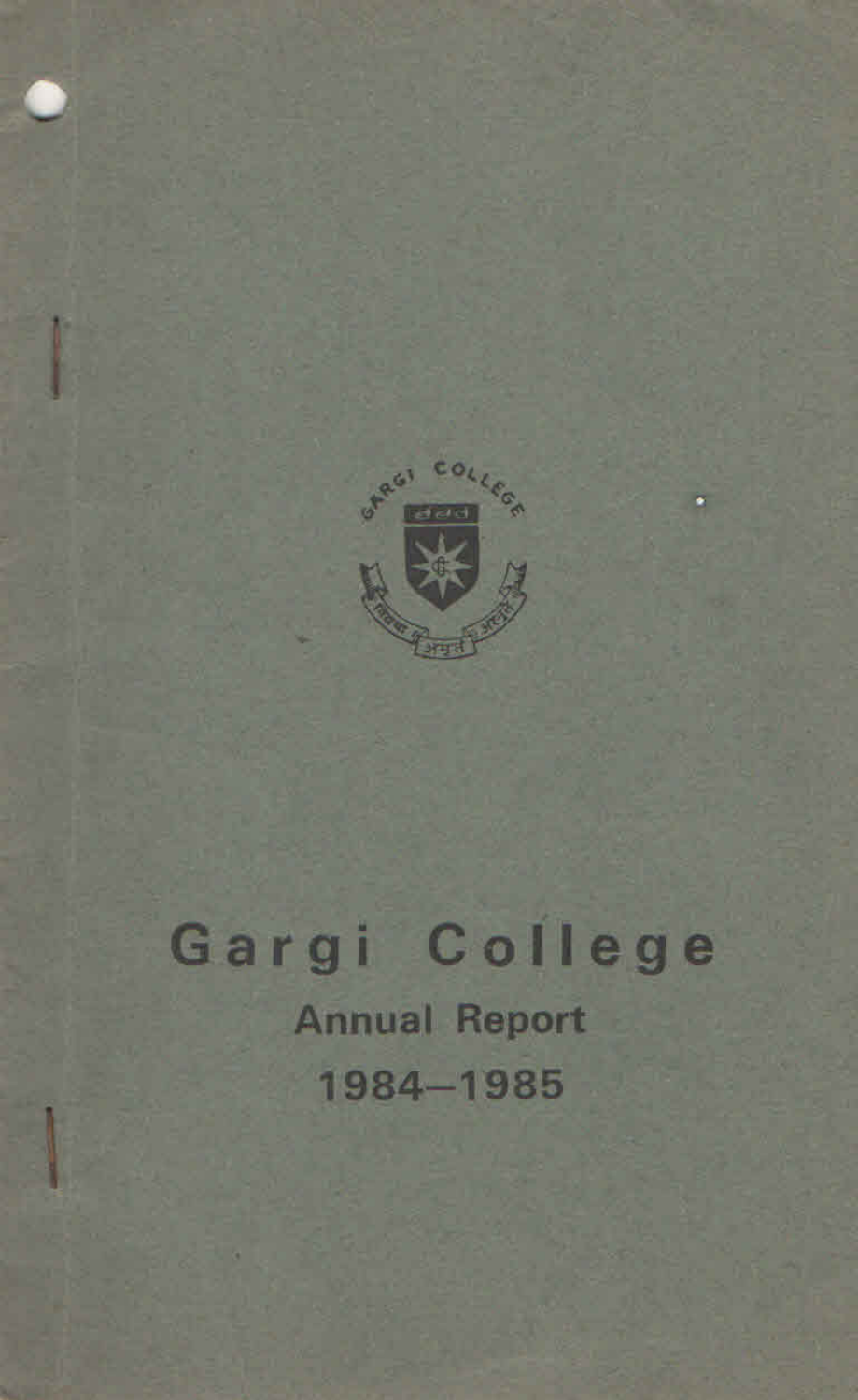Gargi College Annual Day Thursday, February 28, 1985 Chief Guest : Mr. Abu Abraham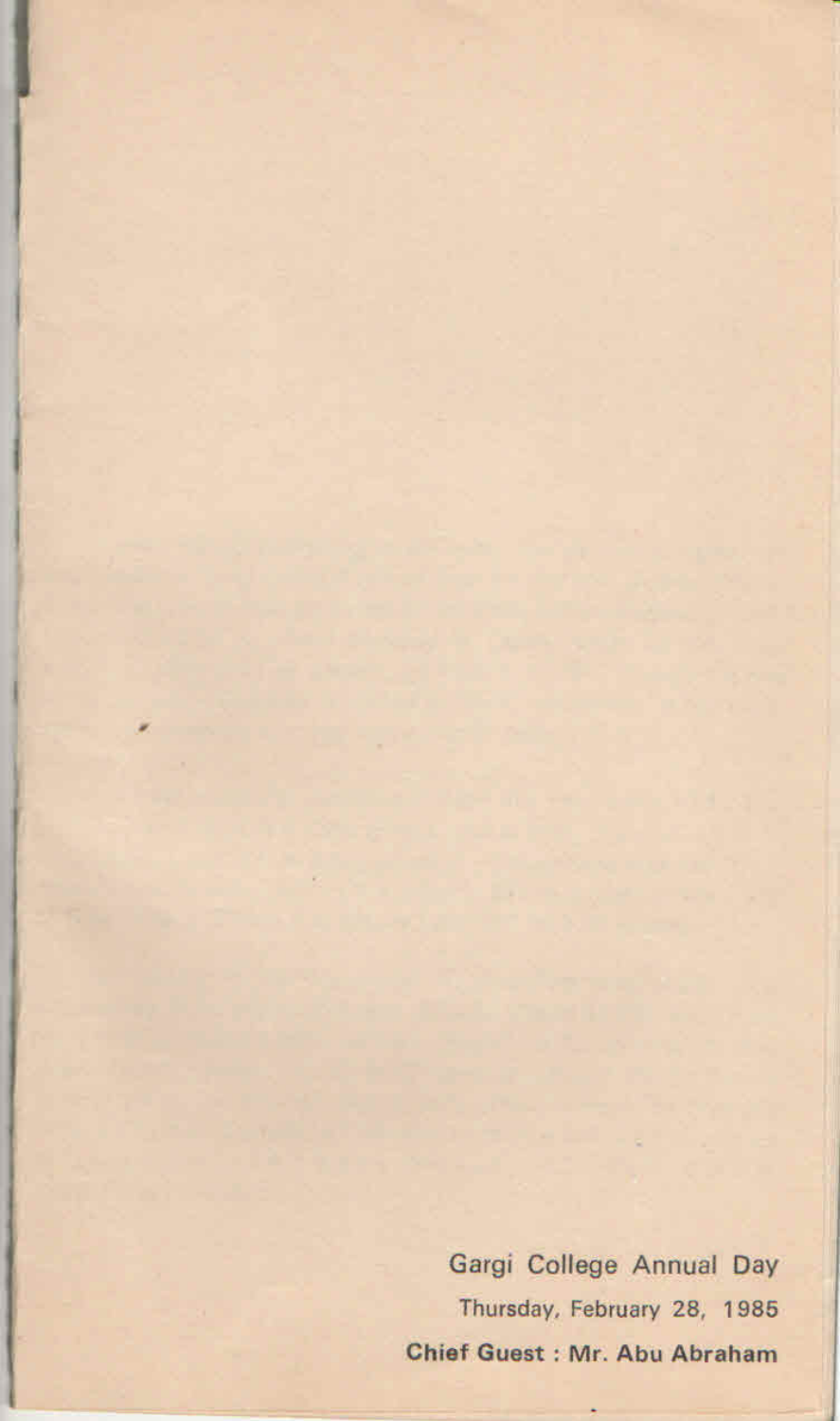It gives me great pleasure to welcome you all to the eighteenth anniversary of Gargi College, named after the ancient women scholar Gargi The college was instituted by the Delhi Administration in 1967. It functioned in a school building at Lajpat Nagar for nine years before it shifted to its present premises in 1976. Though it is one of the younger Colleges affiliated to Delhi University, it has made remarkable progress over the past eighteen years.

on the party served that the control and complete Members

position in the University was caused by Michigan I and the

amount capital and induced with a very student less than a firm

The total number of admissions made this year were 614:192 in B.A. (Pass); 134 in B.Com. (Pass); 103 in B Sc. (General) ; 108 in B.A. (Hons) and 77 in B.Sc. (Hons.). The college now has 1489 students on its rolls : 457 in B.A. (Pass); 331 in B. Com. (Pass); 230 in B.Sc. (Gen.); 284 in B.A. (Hons.) and 187 in B.Sc (Hons).

Our results in the Final year examinations have been quite satisfactory. B.Sc. (General) 100%; B.Com. (Pass) 100%; B.A. (Pass). 95% English (Hons) 100%; History (Hons) 100%; Political Science (Hons) 100%; Hindi (Hons); 90%; Sanskrit (Hons) 78%; Botany (Hons) 100% and Zoology (Hons) 96%. The number of 1st Divisions obtained by our students (all classes) in 1984 examinations was 21 in Zoology (Hons); 45 in Botany (Hons) 6 in B.Sc. (Gen.), 8 in B.A. (Hons) and I in B.Com. (Pass).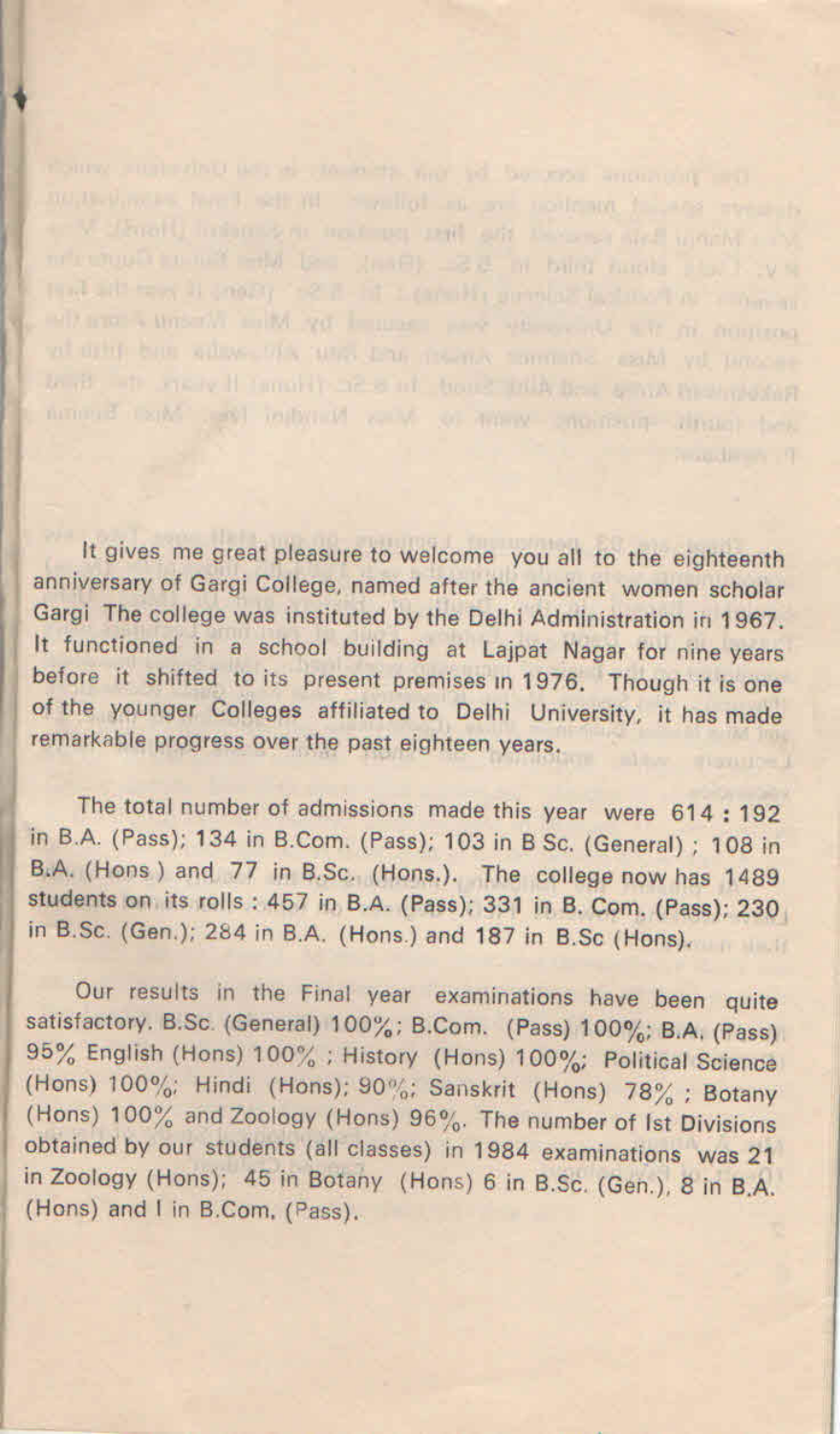The positions secured by our students in the University which deserve special mention are as follows. In the Final examination Miss Manju Bala secured the first position in Sanskrit (Hons); Miss P.V. Leela stood third in B Sc. (Gen); and Miss Sunita Gupta the seventh in Political Science (Hons); In B.Sc. (Gen) II year the first position in the University was secured by Miss Meenu Arora the second by Miss Shehnaz Ansari and Ritu Ahluwalia and fifth by Rakeshwari Arora and Alita Sood. In B.Sc. (Hons) II years, the third and fourth positions went to Miss Nandini Iyer, Miss Seema P. Ajaibani.

There are 93 permanent Lecturers on our staff now. Two new appointments were made during the year 1984-85, those of Dr. (Miss) Sanjukta Banerji in the Deptt. of History and Dr (Mrs) Usha Prasad in the Deptt. of Botany. Four of part time Lecturers were appointed on the basis of increased work-load. [Miss Seema Bharadwaj (Physics) ; Miss Sushma Mattoo (Chemistry); Miss Anju Gupta (Commerce); and Miss Medha Dubhanshi Vinze (Commerce)]. In addition to these, 21 Lecturers were appointed on short term basis against leave vacancies.

At present the following members of the faculty are on Study Leave working towards Ph.D. degrees on topics mentioned against their names of No8.8 of 181 ban (anoth) A 8 of a 3 (mail of 8 n

(Deptt, of Hindi)

Mrs. Praveen Sharma 's 'Bachchan Aur Unka Kavya'

capped Children' ( Deptt. of Psychology) Mrs. A. Ansari

: 'Psychological Study of Handi-

2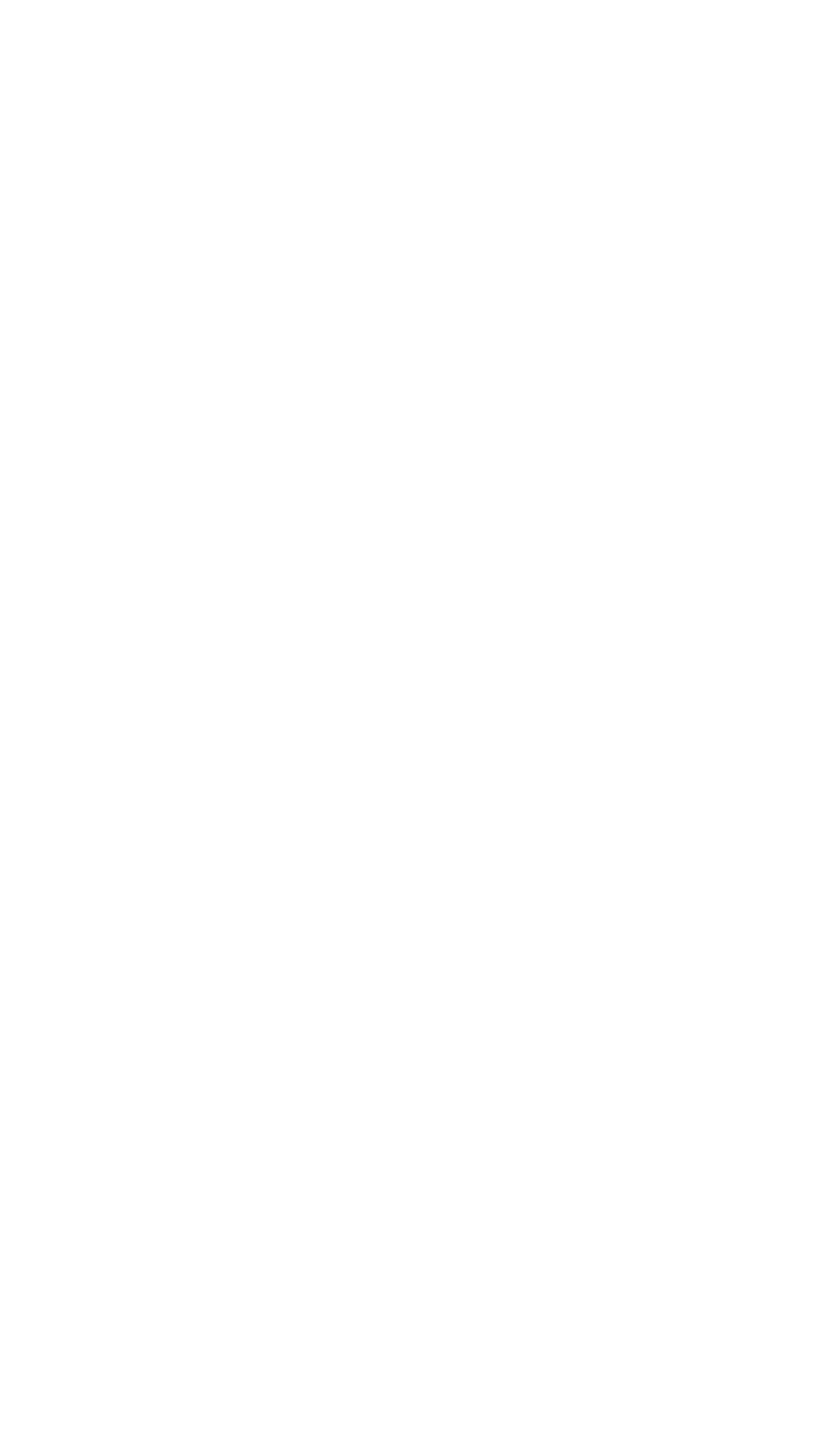On the Sports front the College secured third position in the Inter College Table Tennis tournament. In the Hockey Inter College match our students defeated St. Stephens College team (3-0). The College was placed third in the Inter College Kho Kho competition. In the All India shooting competition at Shantiniketan, Shatroopa was declared the best shooter. In the Inter College boat pulling competition, Gargi College secured the first position again for the fourth time in succession. Miss Paula Corera was selected to represent the Delhi University in the Inter University Kho Kho match held at Rajkot.

320 cadets were enrolled for the NCC during the year 1984-85. Gulshan Tikka, Shatroopa, Nirmal Dogra, Pushpa Raina and Renu Gulati attended the All India Basic Leadership camp held at Calcutta. The College was awarded the first prize in the Drill competition organized in the All India Training Camp held at Ratighat. At the same camp, Preeti got the first prize in the solo song competition, Shatroopa stood first in firing, and Nirmal Dogra stood first in the cross country race. Alka Khanna, Babloo Khandpur and Renu Gulati attended the Trecking camp in Srinagar and covered the distance assigned to them, successfully. Gulshan Tikka represented the College in both the Republic Day camp and the Prime Minister's Rally.

320 students registered for the N.S.S. during the year under review. A large number of our students attended the orientation programmes organized by the Delhi School of Social Work, All India Institute of Medical Sciences and the University College of Medical Sciences Under the general N.S.S. project of Basic Community Health and Medicine programme, our students participated in the immunization programme In different resettiement colonies in collaboration with the Medical Institute. They also worked for orphans and the mentally retarded children at Kasturba Niketan, (Laipat Nagar) and for the blind children in the Blind Schools located in South Delhi and Panchkuin Road. They also organized a blood donation camp for the

 $\overline{4}$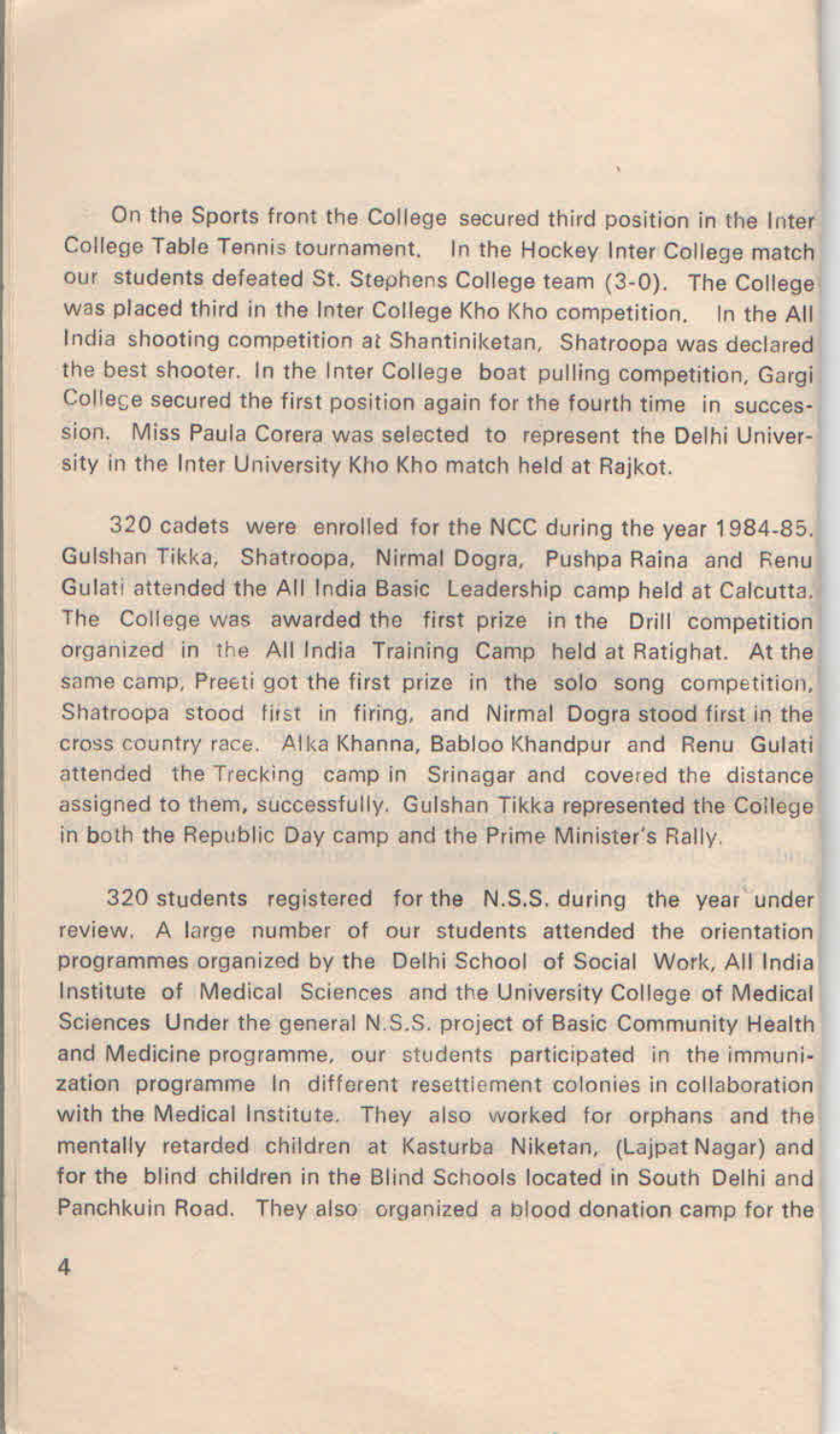Red Cross and helped the UNICEF and the Blind School in their fund raising activities. In the way of Self-help, the N.S.S. Volunteers rendered assistance to the College Library staff from time to time in maintaining cleanliness and discipline in the Library and in repairing the damaged books.

Besides, a number of lectures were also organized by the N.S.S. for the entire student body of the College. The ones related to 'Purposeful Utilization of Leisure Time' and 'Pre-marital Counselling' were the most well attended. The Gargi College N.S.S. Choir was awarded the first prize in the Inter-College N.S.S. cultural programme held at the Delhi School of Social Work Miss Sangeeta Gopal of our College was declared the best participant in a programme for child development sponsored by the Jaycee's Group in collaboration with UNICEF Miss Suman Bala, Miss Rachna Chaturvedi and Miss Vandana Chaudhri deserve special mention for the work done at various relief camps set up after the Delhi riots. I am happy to add that some of our teachers Dr. (Miss) S. Bhanumati, Dr. (Miss) Vijaya Ramaswamy, Miss Vishlakshi Menon and Miss Pragati Mahapatra also actively participated in the welfare work for the blind under the auspices of the N.S.S. Unit of Gargi College.

The report on the extra-curricular activities will be presented shortly by the President of the Student's Union, Miss Rakeshwari Arora. I wish to place on record my appreciation for the work done by Dr. (Mrs.) Uma Jain, Dr. (Miss) Sanjukta Banerji and Mrs. Vidyabati Das Arora as staff Advisors to the Student's Union.

3065 books were added to the library during the year-bringing the total number of volumes in the library to 39117 (35981 in main and gift collection, 1166 in the text books and 1970 in the Book Bank). Besides the annual recurring grant of Rs. 21,500/-, we also received from the UGC a non-recurring grant of Rs. 60,000/- for the

**B. Alexandrian**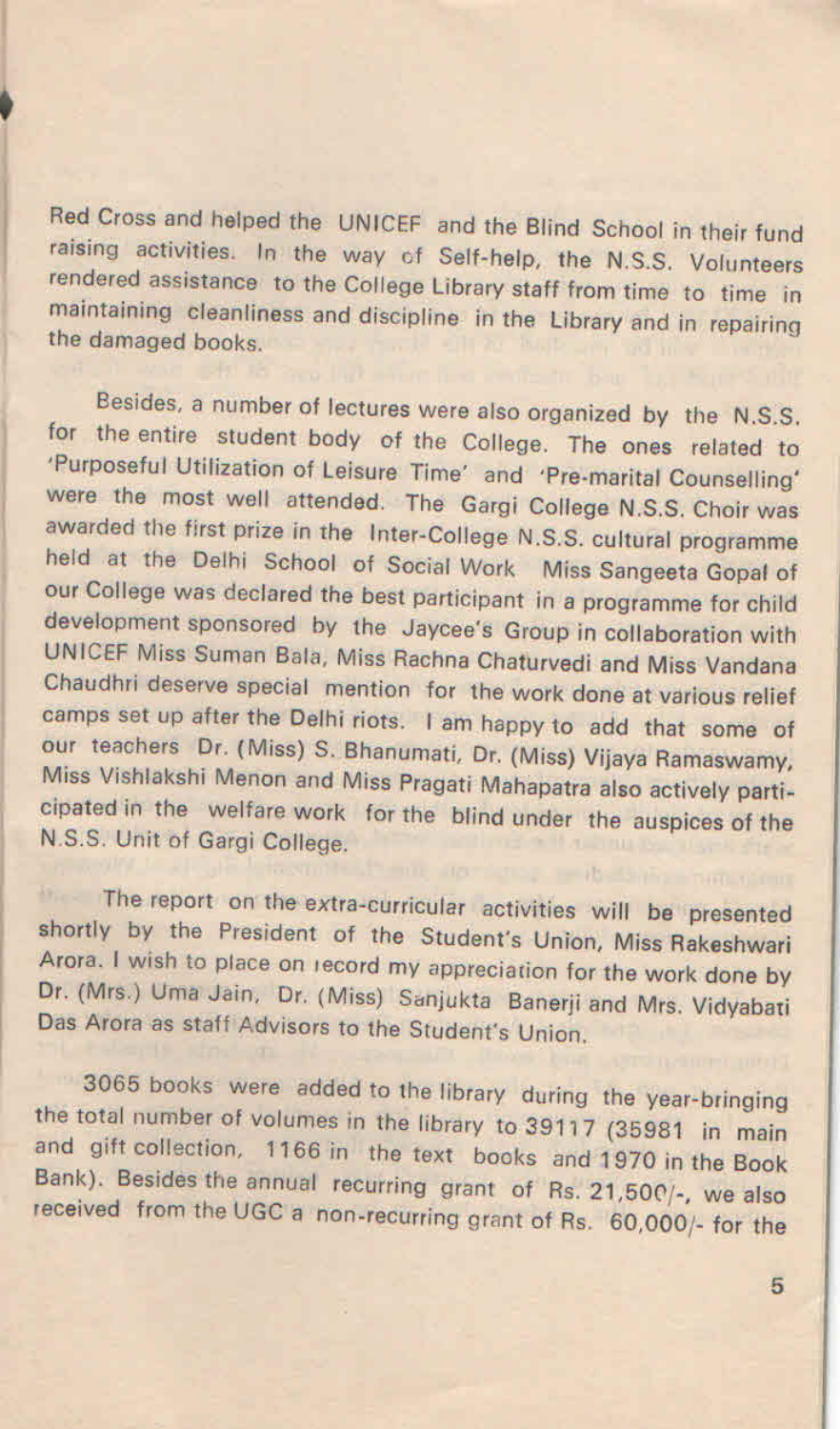library under the Sixth Five Year Plan. Another non-recurring grant of Rs. 15,000/- was received for the new courses introduced in the Cellege during the year under reveiw. We also received a grant of Rs. 84.115/- for the purchase of a Zerox reprographic machine. The machine will be installed in the library very soon. I sincerely hope, both students and teachers will make full use of the new facility offered. The contract of the contract of the contract of the contract of the contract of the contract of the contract of the contract of the contract of the contract of the contract of the contract of the contract of the c

During the year 19°4-85 Gargi College implemented, as a new venture four projects under the Adult and Continuing Education Scheme of Delhi University. Namely, Adult Literacy, Continuing Education, Environmental Awareness, Legal Literacy and Population Awareness. Our students ran three Centres for Adult Education in Saket, Badarpur and Palam Gaon. A regular course in shorthand typing and Secretarial practice was offered by the college in the way of Continuing Education. Successful candidates will be awarded Certificates in July. Under the Population Awareness project, a plan has been made to survey certain slum areas of the city to study and analyse the problems of stress on women, particularly in regard to the nature of distribution of food within the family. A number of lectures were arranged under the Environmental Awareness and Legal Literacy programmes including some on the 'Matrimonial Rights of Women'. May I congratulate Mrs. B. Dhar for co-ordinating the aforesaid activities successfully.

Two new courses were introduced in the current academic session, i.e. Analytical Methods in Chemistry and Biochemistry and Enterpreneurship and small Business. 19 students enrolled for the first and 37 for the second. Although there is a general cry for the introduction of job oriented courses in the University curriculum, one noticed that the response of the students to these new courses was neither spontaneous nor enthusiastic. The students had to be persuaded and convinced of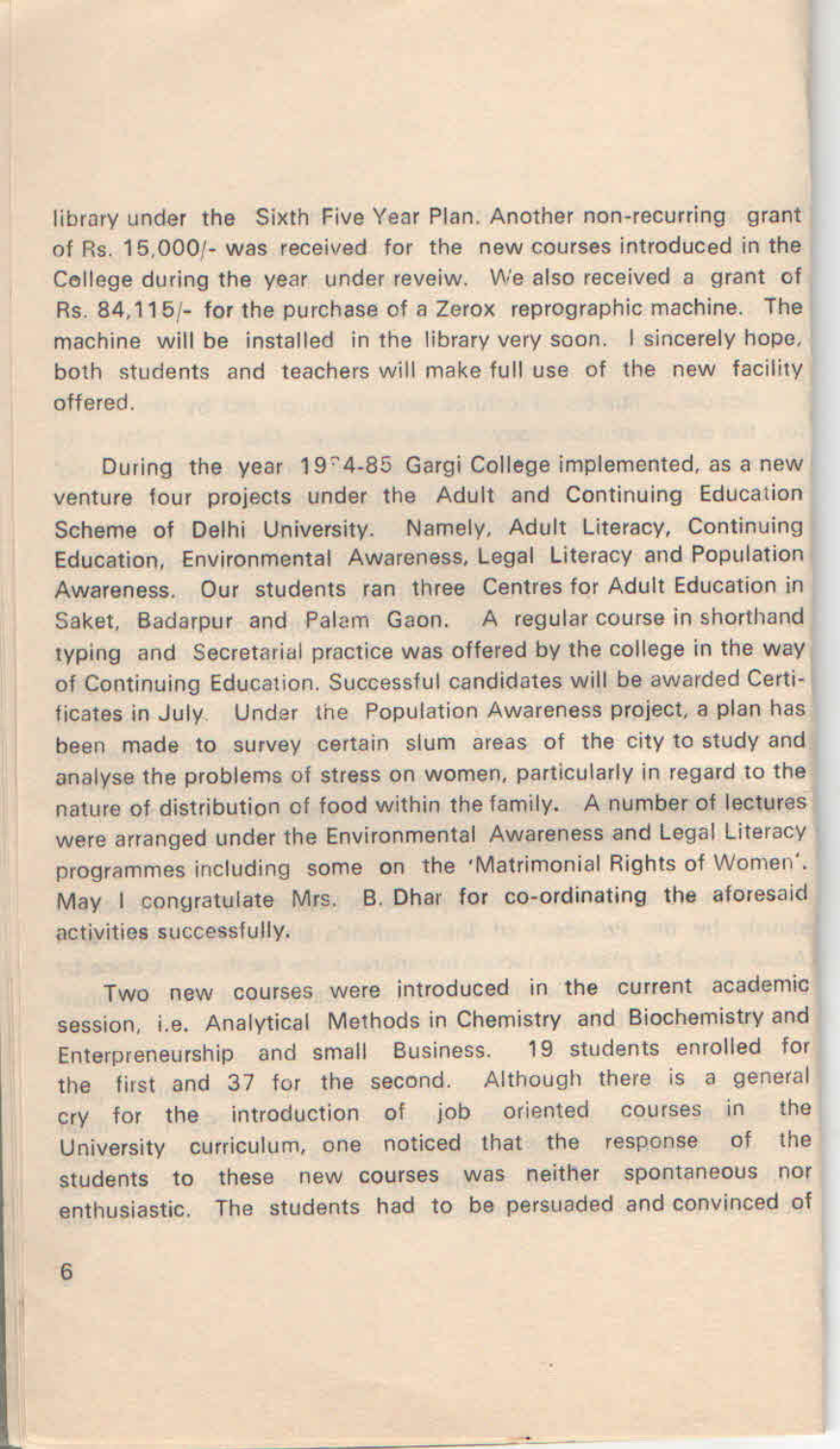their utility to make them opt for it. This is an indication of how deeply entrenched are the conventional degree programmes and how fearful an average student is of making new choices. Under the given system of examinations in which the questions asked tend to be repetative and under the prevalent system of instruction which is tightly geared to examinations, the students are bound to favour the conventional courses. They feel secure with the familiar and the well trodden path.

While we welcome the new courses for which we have received the required grants from the UGC, we feel perturbed about the nonclearance from the UGC of the longstanding and repeated recommendations made by the University for introduction in this college, of M.A. courses in Hindi, History and Sanskrit; and honours courses in Economics, Psychology, Mathematics and Chemistry. Perhaps this is a reflection of the UGC policy not to make new investments in the conventional courses. Needless to state, fundamental disciplines such as these are of great significance in University education. Their importance has to be maintained in the newer colleges as well. No doubt, vocational education is an urgent need in our national context. No doubt, the national priorities must determine the nature of the allocation of government funds. Nevertheless, the character of our universities as places of higher learning has to be retained. Perhaps the way out of the dilemma we face, lies in making university education a highly selective affair in other words, by raising the norms and standards for entry into colleges. This should be possible at some point of time if the policy declared by the government of delinking jobs from degrees is implemented and its implementation is matched a speedy furtherance of vocational training and education.

Talking of financial constraints, the college still awaits the necessary grants from the UGC for the completion of unfinished develop-

 $\overline{7}$